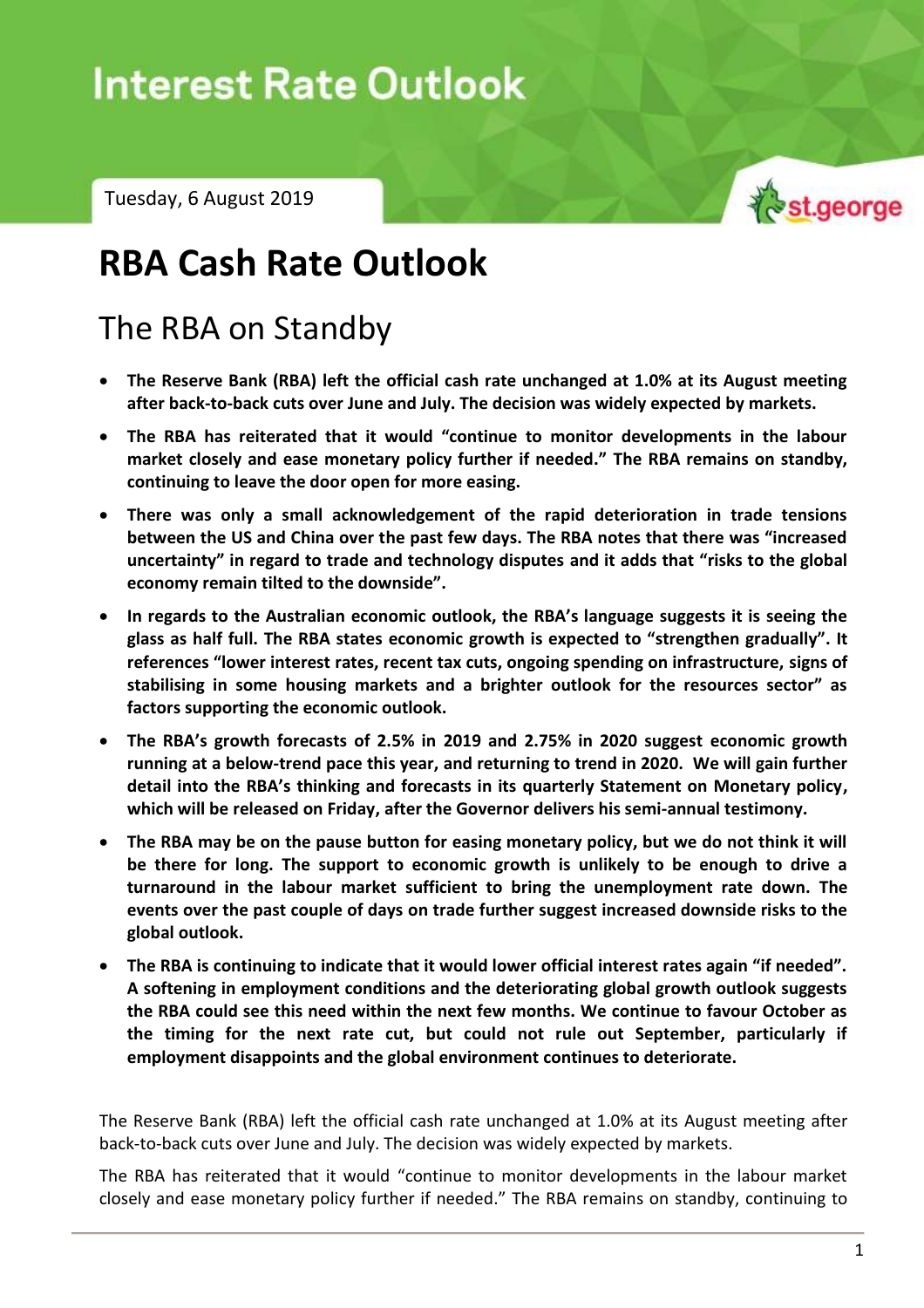leave the door open for more easing.

The RBA also inserted the forward guidance that "it is reasonable to expect that an extended period of low interest rates will be required". A similar phrase was stated by Lowe in a speech last month.

There was only a small acknowledgement of the rapid deterioration in trade tensions between the US and China over the past few days. The RBA notes that there was "increased uncertainty" in regard to trade and technology disputes instead of "uncertainty" previously, and it adds that "risks to the global economy remain tilted to the downside".

In regards to the Australian economic outlook, the RBA's language suggests it is seeing the glass as half full. The RBA states that economic growth is expected to "strengthen gradually". It references "lower interest rates, recent tax cuts, ongoing spending on infrastructure, signs of stabilising in some housing markets and a brighter outlook for the resources sector" as factors supporting the economic outlook.

Nonetheless, the RBA's growth forecasts of 2.5% in 2019 and 2.75% in 2020 suggests economic growth running at a below-trend pace this year, and returning to trend in 2020.

Moreover, we continue to see downside risks, particularly given the ongoing uncertainty with regards to trade tensions and the loss of momentum in the global economy.

Without the economic growth strengthening to a pace above trend, it is difficult to envisage an unemployment rate falling by enough to support wage growth and inflation returning back to the RBA's 2 to 3 percent target band any time soon.

Indeed, the RBA points to "little inroad into the spare capacity in the labour market recently" but there doesn't seem to be much reassurance to how the RBA's central scenario would result in the unemployment rate to "decline over the next couple of years to around 5 per cent", as the RBA has forecast.

We will gain further detail into the RBA's thinking and forecasts in its quarterly Statement on Monetary policy which will be released on Friday, after the Governor delivers his semi-annual testimony to Parliament.

On the housing market, the RBA remains cautious, noting that overall housing conditions "remained soft" but "there are some signs of a turnaround, especially in Sydney and Melbourne".

#### **Outlook and Implications**

The RBA may be on the pause button for easing monetary policy, but we do not think it will be there for long. The growth outlook, particularly for consumer spending, does look better from the second half of 2019. But this improvement is coming from a very low starting point – retail spending (volumes) grew at their slowest annual pace since 1991, when the economy was in recession.

The support to economic growth is unlikely to be enough to drive a turnaround in the labour market in order to bring the unemployment rate down.

The events over the past couple of days in trade developments further suggest increased downside risks to the global outlook.

The RBA is continuing to indicate that it would lower official interest rates again "if needed". A softening in employment conditions and the deteriorating global growth outlook suggests the RBA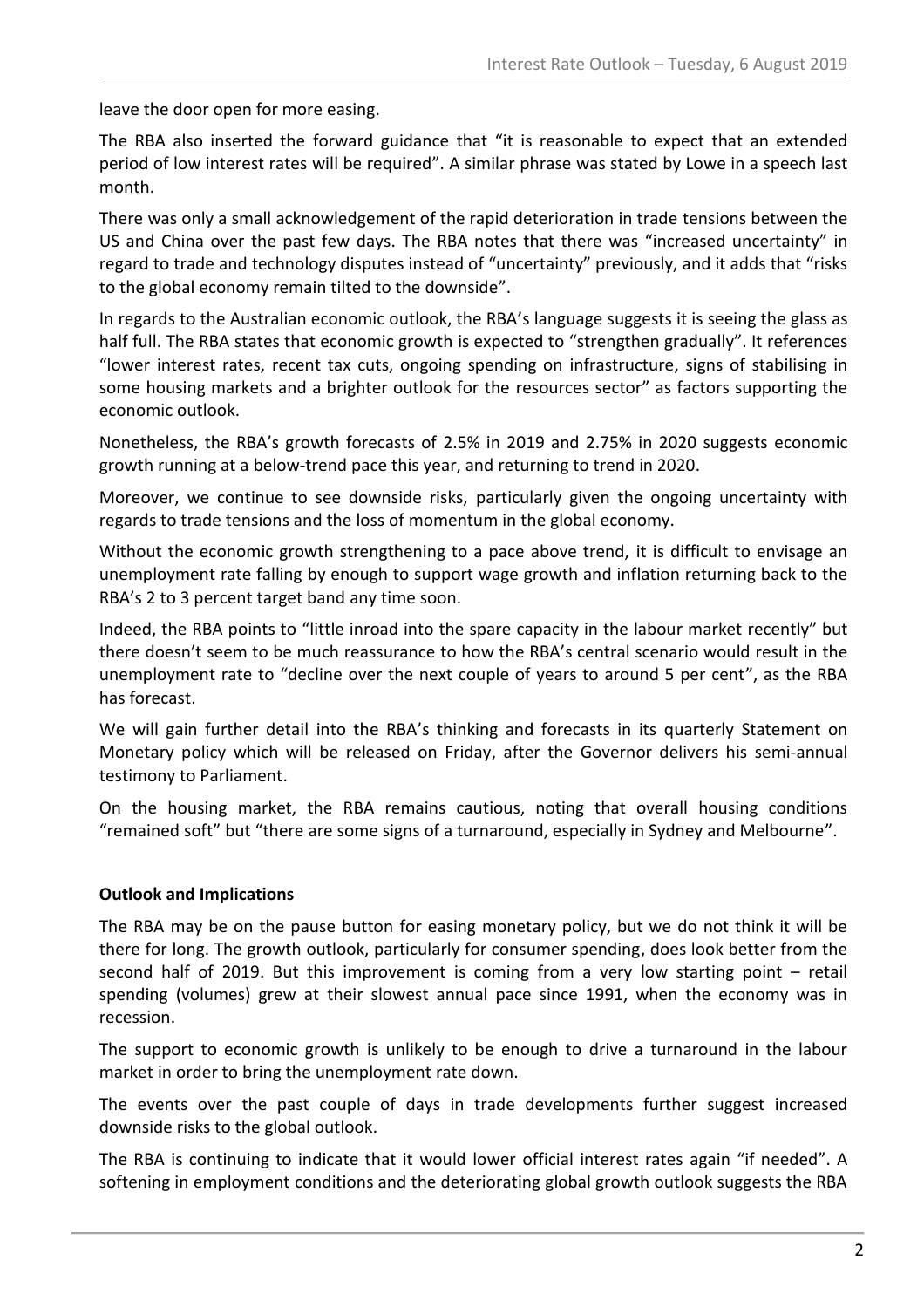could see this need become a reality within the next few months. We continue to favour October as the timing for the next rate cut, but could not rule out September, particularly if employment disappoints and the global environment continues to deteriorate.

> **Janu Chan, Senior Economist** Ph: 02-8253-0898